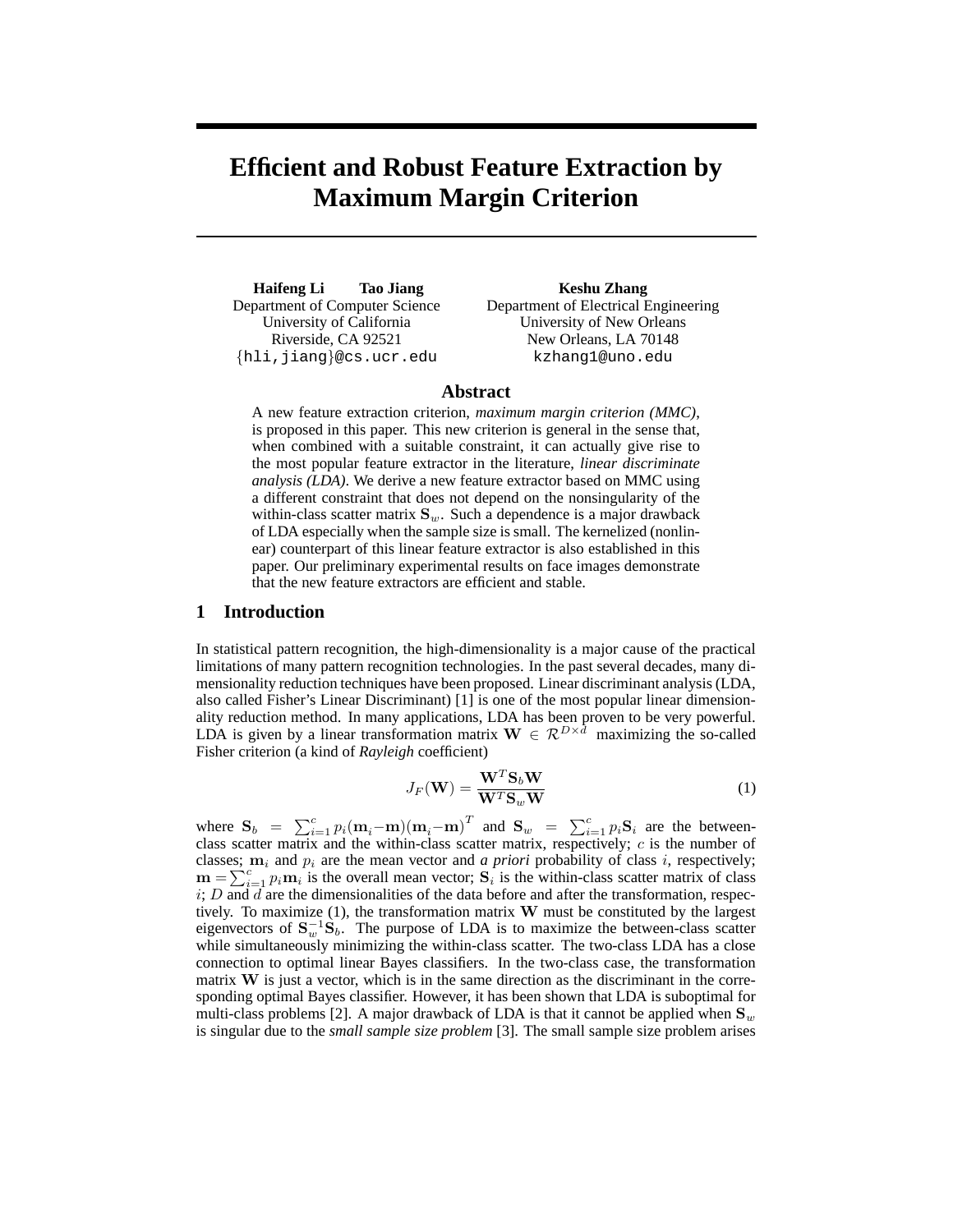whenever the number of samples is smaller than the dimensionality of samples. For example, a  $64 \times 64$  image in a face recognition system has 4096 dimensions, which requires more than 4096 training data to ensure that  $S_w$  is nonsingular. So, LDA is not a stable method in practice when the training data are scarce.

In recent years, many researchers have noticed this problem and tried to overcome the computational difficulty with LDA. Tian *et al.* [4] used the pseudo-inverse matrix  $S_w^+$  instead of the inverse matrix  $S_w^{-1}$ . For the same purpose, Hong and Yang [5] tried to add a singular value perturbation to  $S_w$  to make it nonsingular. Neither of these methods are theoretically sound because Fisher's criterion is not valid when  $S_w$  is singular. When  $S_w$  is singular, any positive  $S_b$  makes Fisher's criterion infinitely large. Thus, these naive attempts to calculate the (pseudo or approximate) inverse of  $S_w$  may lead to arbitrary (meaningless) results. Besides, it is also known that an eigenvector could be very sensitive to small perturbation if its corresponding eigenvalue is close to another eigenvalue of the same matrix [6].

In 1992, Liu *et al.* [7] modified Fisher's criterion by using the total scatter matrix  $S_t$  =  $S_b + S_w$  as the denominator instead of  $S_w$ . It has been proven that the modified criterion is exactly equivalent to Fisher's criterion. However, when  $S_w$  is singular, the modified criterion reaches the maximum value  $(i.e., 1)$  no matter what the transformation  $W$  is. Such an arbitrary transformation cannot guarantee the maximum class separability unless  $W<sup>T</sup>S<sub>b</sub>W$  is maximized. Besides, this method need still calculate an inverse matrix, which is time consuming. In 2000, Chen *et al.* [8] proposed the LDA+PCA method. When  $S_w$  is of full rank, the LDA+PCA method just calculates the maximum eigenvectors of  $S_t^{-1}S_b$  to form the transformation matrix. Otherwise, a two-stage procedure is employed. First, the data are transformed into the null space  $V_0$  of  $S_w$ . Second, it tries to maximize the betweenclass scatter in  $V_0$ , which is accomplished by performing principal component analysis (PCA) on the between-class scatter matrix in  $V_0$ . Although this method solves the small sample size problem, it is obviously suboptimal because it maximizes the between-class scatter in the null space of  $S_w$  instead of the original input space. Besides, the performance of the LDA+PCA method drops significantly when  $n - c$  is close to the dimensionality D, where n is the number of samples and c is the number of classes. The reason is that the dimensionality of the null space  $V_0$  is too small in this situation, and too much information is lost when we try to extract the discriminant vectors in  $V_0$ . LDA+PCA also need calculate the rank of  $S_w$ , which is an ill-defined operation due to floating-point imprecisions. At last, this method is complicated and slow because too much calculation is involved.

Kernel Fisher's Discriminant (KFD) [9] is a well-known nonlinear extension to LDA. The instability problem is more severe for KFD because  $S_w$  in the (nonlinear) feature space  $\mathcal F$ is always singular (the rank of  $S_w$  is  $n-c$ ). Similar to [5], KFD simply adds a perturbation  $\mu I$  to  $S_w$ . Of course, it has the same stability problem as that in [5] because eigenvectors are sensitive to small perturbation. Although the authors also argued that this perturbation acts as some kind of regularization, *i.e.*, a capacity control in  $F$ , the real influence in this setting of regularization is not yet fully understood. Besides, it is hard to determine an optimal  $\mu$  since there are no theoretical guidelines.

In this paper, a simpler, more efficient, and stable method is proposed to calculate the most discriminant vectors based on a new feature extraction criterion, the *maximum margin criterion (MMC)*. Based on MMC, new linear and nonlinear feature extractors are established. It can be shown that MMC represents class separability better than PCA. As a connection to Fisher's criterion, we may also derive LDA from MMC by incorporating some suitable constraint. On the other hand, the new feature extractors derived above (based on MMC) do not suffer from the small sample size problem, which is known to cause serious stability problems for LDA (based on Fisher's criterion). Different from LDA+PCA, the new feature extractors based on MMC maximize the between-class scatter in the input space instead of the null space of  $S_w$ . Hence, it has a better overall performance than LDA+PCA, as confirmed by our preliminary experimental results.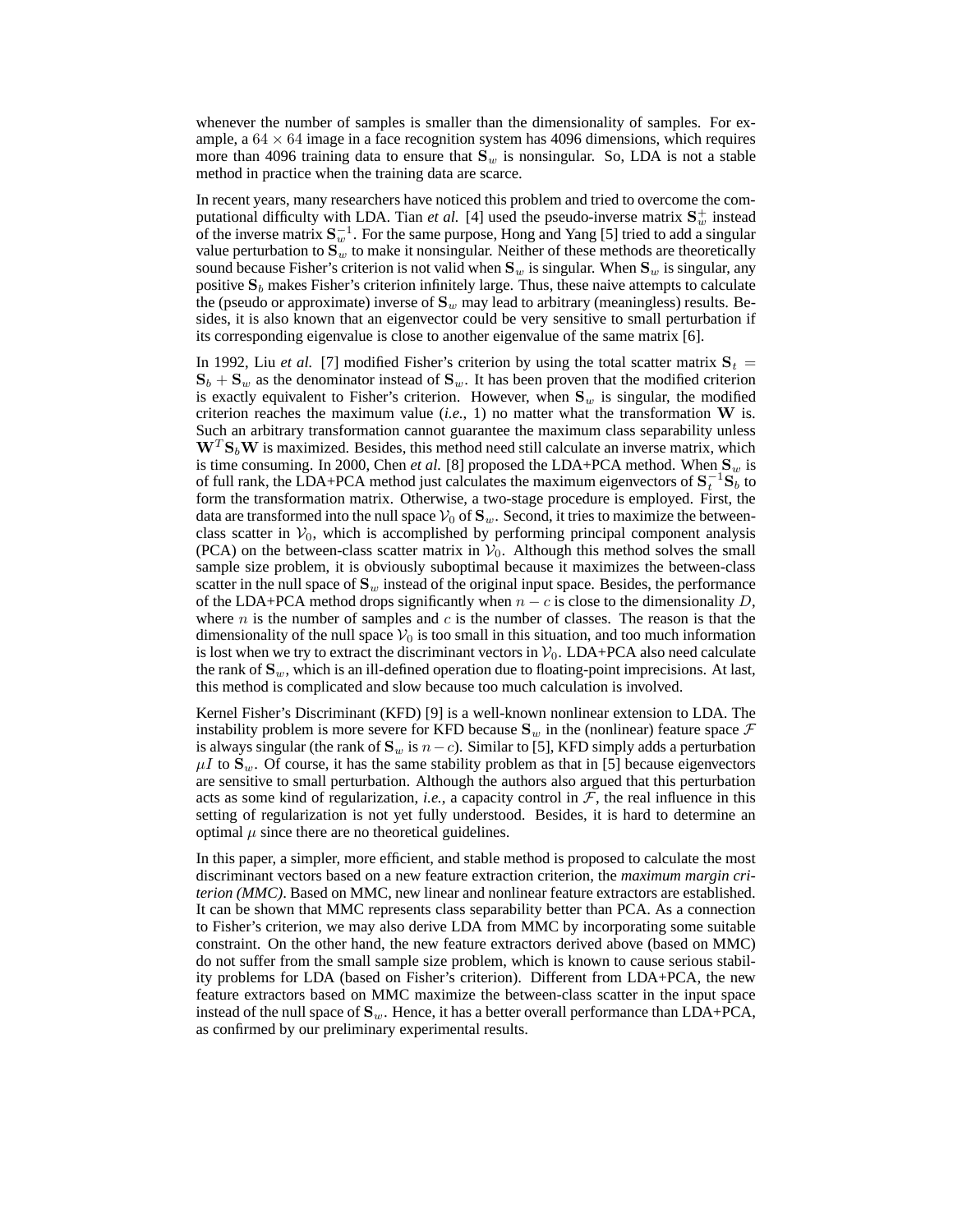# **2 Maximum Margin Criterion**

Suppose that we are given empirical data

$$
(x_1,y_1),\ldots,(x_n,y_n)\in\mathcal{X}\times\{\mathcal{C}_1,\ldots,\mathcal{C}_c\}
$$

Here, the domain  $X \in \mathcal{R}^D$  is some nonempty set that the patterns  $x_i$  are taken from. The  $y_i$ 's are called labels or targets. By studying these samples, we want to predict the label  $y \in \{C_1, \ldots, C_c\}$  of some new pattern  $x \in \mathcal{X}$ . In other words, we choose y such that  $(x, y)$ is in some sense similar to the training examples. For this purpose, some measure need be employed to assess similarity or dissimilarity. We want to keep such similarity/dissimilarity information as much as possible after the dimensionality reduction, *i.e.*, transforming  $x$ from  $\mathcal{R}^D$  to  $\mathcal{R}^d$ , where  $\tilde{d} \ll D$ .

If some distance metric is used to measure the dissimilarity, we would hope that a pattern is close to those in the same class but far from those in different classes. So, a good feature extractor should maximize the distances between classes after the transformation. Therefore, we may define the feature extraction criterion as

$$
J = \frac{1}{2} \sum_{i=1}^{c} \sum_{j=1}^{c} p_i p_j d(\mathcal{C}_i, \mathcal{C}_j)
$$
 (2)

We call (2) the maximum margin criterion (MMC). It is actually the summation of  $\frac{1}{2}c(c-1)$ interclass margins. Like the weighted pairwise Fisher's criteria in [2], one may also define a weighted maximum margin criterion. Due to the page limit, we omit the discussion in this paper.

One may use the distance between mean vectors as the distance between classes, *i.e.*

$$
d(\mathcal{C}_i, \mathcal{C}_j) = d(\mathbf{m}_i, \mathbf{m}_j) \tag{3}
$$

where  $m_i$  and  $m_j$  are the mean vectors of the class  $C_i$  and the class  $C_j$ , respectively. However, (3) is not suitable since it neglects the scatter of classes. Even if the distance between the mean vectors is large, it is not easy to separate two classes that have the large spread and overlap with each other. By considering the scatter of classes, we define the interclass distance (or margin) as

$$
d(C_i, C_j) = d(\mathbf{m}_i, \mathbf{m}_j) - s(C_i) - s(C_j)
$$
\n(4)

where  $s(C_i)$  is some measure of the scatter of the class  $C_i$ . In statistics, we usually use the generalized variance  $|S_i|$  or overall variance  $tr(S_i)$  to measure the scatter of data. In this paper, we use the overall variance  $tr(S_i)$  because it is easy to analyze. The weakness of the overall variance is that it ignores covariance structure altogether. Note that, by employing the overall/generalized variance, the expression (4) measures the "average margin" between two classes while the minimum margin is used in support vector machines (SVMs) [10].

With (4) and  $s(C_i)$  being  $tr(S_i)$ , we may decompose (2) into two parts

$$
J = \frac{1}{2} \sum_{i=1}^{c} \sum_{j=1}^{c} p_i p_j (d(\mathbf{m}_i, \mathbf{m}_j) - tr(\mathbf{S}_i) - tr(\mathbf{S}_j))
$$
  
= 
$$
\frac{1}{2} \sum_{i=1}^{c} \sum_{j=1}^{c} p_i p_j d(\mathbf{m}_i, \mathbf{m}_j) - \frac{1}{2} \sum_{i=1}^{c} \sum_{j=1}^{c} p_i p_j (tr(\mathbf{S}_i) + tr(\mathbf{S}_j))
$$

The second part is easily simplified to  $tr(\mathbf{S}_w)$ 

$$
\frac{1}{2} \sum_{i=1}^{c} \sum_{j=1}^{c} p_i p_j (tr(\mathbf{S}_i) + tr(\mathbf{S}_j)) = \sum_{i=1}^{c} p_i tr(\mathbf{S}_i) = tr\left(\sum_{i=1}^{c} p_i \mathbf{S}_i\right) = tr(\mathbf{S}_w)
$$
(5)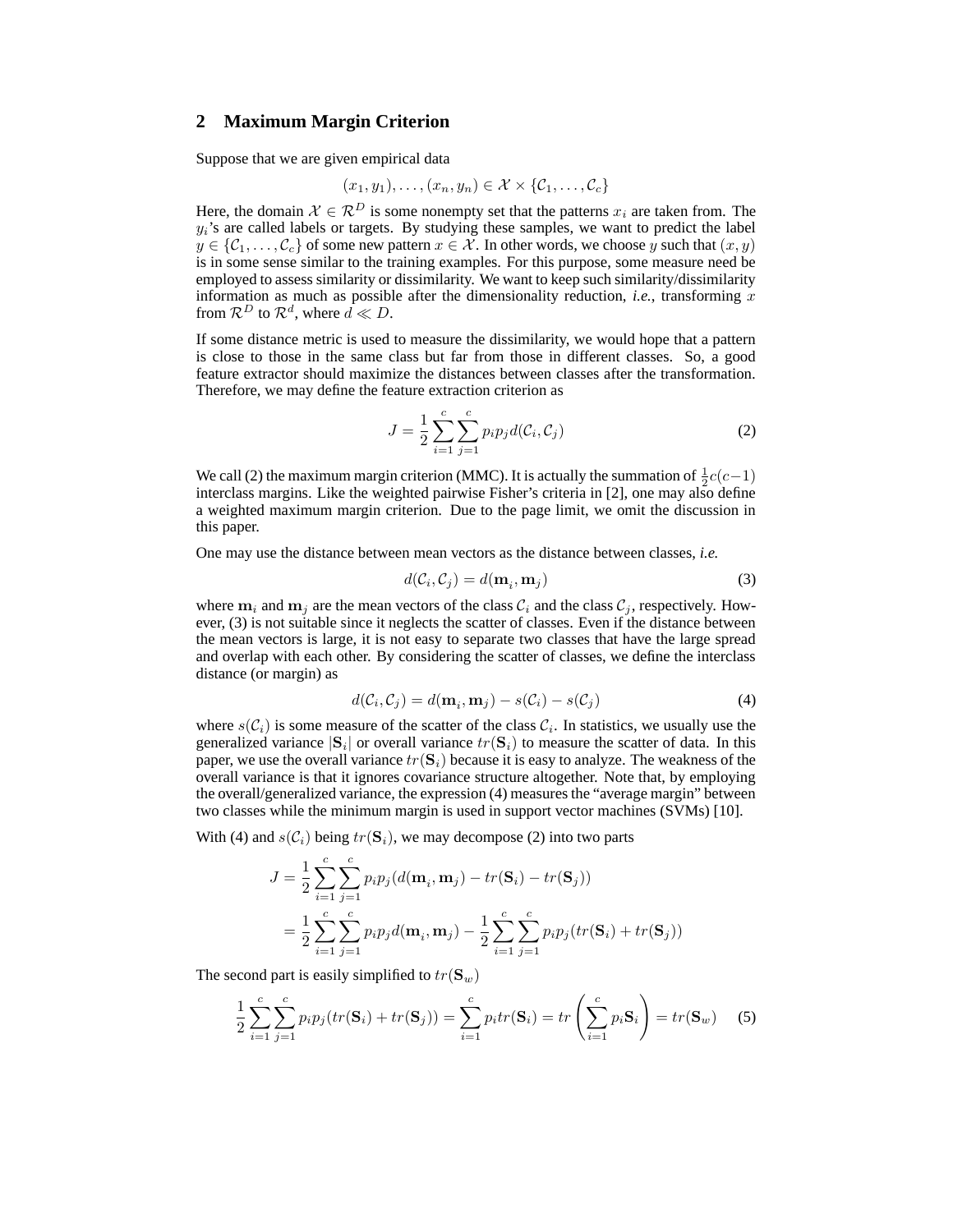By employing the Euclidean distance, we may also simplify the first part to  $tr(S_b)$  as follows

$$
\frac{1}{2} \sum_{i=1}^{c} \sum_{j=1}^{c} p_i p_j d(\mathbf{m}_i, \mathbf{m}_j) = \frac{1}{2} \sum_{i=1}^{c} \sum_{j=1}^{c} p_i p_j (\mathbf{m}_i - \mathbf{m}_j)^T (\mathbf{m}_i - \mathbf{m}_j)
$$

$$
= \frac{1}{2} \sum_{i=1}^{c} \sum_{j=1}^{c} p_i p_j (\mathbf{m}_i - \mathbf{m} + \mathbf{m} - \mathbf{m}_j)^T (\mathbf{m}_i - \mathbf{m} + \mathbf{m} - \mathbf{m}_j)
$$

After expanding it, we can simplify the above equation to  $\sum_{i=1}^{c} p_i (\mathbf{m}_i - \mathbf{m})^T (\mathbf{m}_i - \mathbf{m})$  by using the fact  $\sum_{j=1}^{c} p_j (\mathbf{m} - \mathbf{m}_j) = 0$ . So

$$
\frac{1}{2}\sum_{i=1}^{c}\sum_{j=1}^{c}p_{i}p_{j}d(\mathbf{m}_{i}, \mathbf{m}_{j}) = tr\left(\sum_{i=1}^{c}p_{i}(\mathbf{m}_{i} - \mathbf{m})(\mathbf{m}_{i} - \mathbf{m})^{T}\right) = tr(\mathbf{S}_{b})
$$
(6)

Now we obtain

$$
J = tr(\mathbf{S}_b - \mathbf{S}_w) \tag{7}
$$

Since  $tr(S_b)$  measures the overall variance of the class mean vectors, a large  $tr(S_b)$  implies that the class mean vectors scatter in a large space. On the other hand, a small  $tr(S_w)$ implies that every class has a small spread. Thus, a large  $J$  indicates that patterns are close to each other if they are from the same class but are far from each other if they are from different classes. Thus, this criterion may represent class separability better than PCA. Recall that PCA tries to maximize the total scatter after a linear transformation. But the data set with a large within-class scatter can also have a large total scatter even when it has a small between-class scatter because  $S_t = S_b + S_w$ . Obviously, such data are not easy to classify. Compared with LDA+PCA, we maximize the between-class scatter in input space rather than the null space of  $S_w$  when  $S_w$  is singular. So, our method can keep more discriminative information than LDA+PCA does.

# **3 Linear Feature Extraction**

When performing dimensionality reduction, we want to find a (linear or nonlinear) mapping from the measurement space M to some feature space F such that J is maximized after the transformation. In this section, we discuss how to find an optimal linear feature extractor. In the next section, we will generalize it to the nonlinear case.

Consider a linear mapping  $\mathbf{W} \in \mathcal{R}^{D \times d}$  . We would like to maximize

$$
J(\mathbf{W}) = tr(\mathbf{S}_b^W - \mathbf{S}_w^W)
$$

where  $S_b^W$  and  $S_w^W$  are the between-class scatter matrix and within-class scatter matrix in the feature space F. Since W is a linear mapping, it is easy to show  $S_b^W = W^T S_b W$  and  $\mathbf{S}_w^W = \mathbf{W}^T \mathbf{S}_w \mathbf{W}$ . So, we have

$$
J(\mathbf{W}) = tr\left(\mathbf{W}^T (\mathbf{S}_b - \mathbf{S}_w)\mathbf{W}\right) \tag{8}
$$

In this formulation, we have the freedom to multiply  $W$  with some nonzero constant. Thus, we additionally require that W is constituted by the unit vectors, *i.e.*  $\mathbf{W} = [\mathbf{w}_1 \quad \mathbf{w}_2 \quad \dots \quad \mathbf{w}_d]$  and  $\mathbf{w}_k^T \mathbf{w}_k = 1$ . This means that we need solve the following constrained optimization

$$
\max_{k=1} \sum_{k=1}^{d} \mathbf{w}_k^T (\mathbf{S}_b - \mathbf{S}_w) \mathbf{w}_k
$$
  
subject to 
$$
\mathbf{w}_k^T \mathbf{w}_k - 1 = 0 \qquad k = 1, ..., d
$$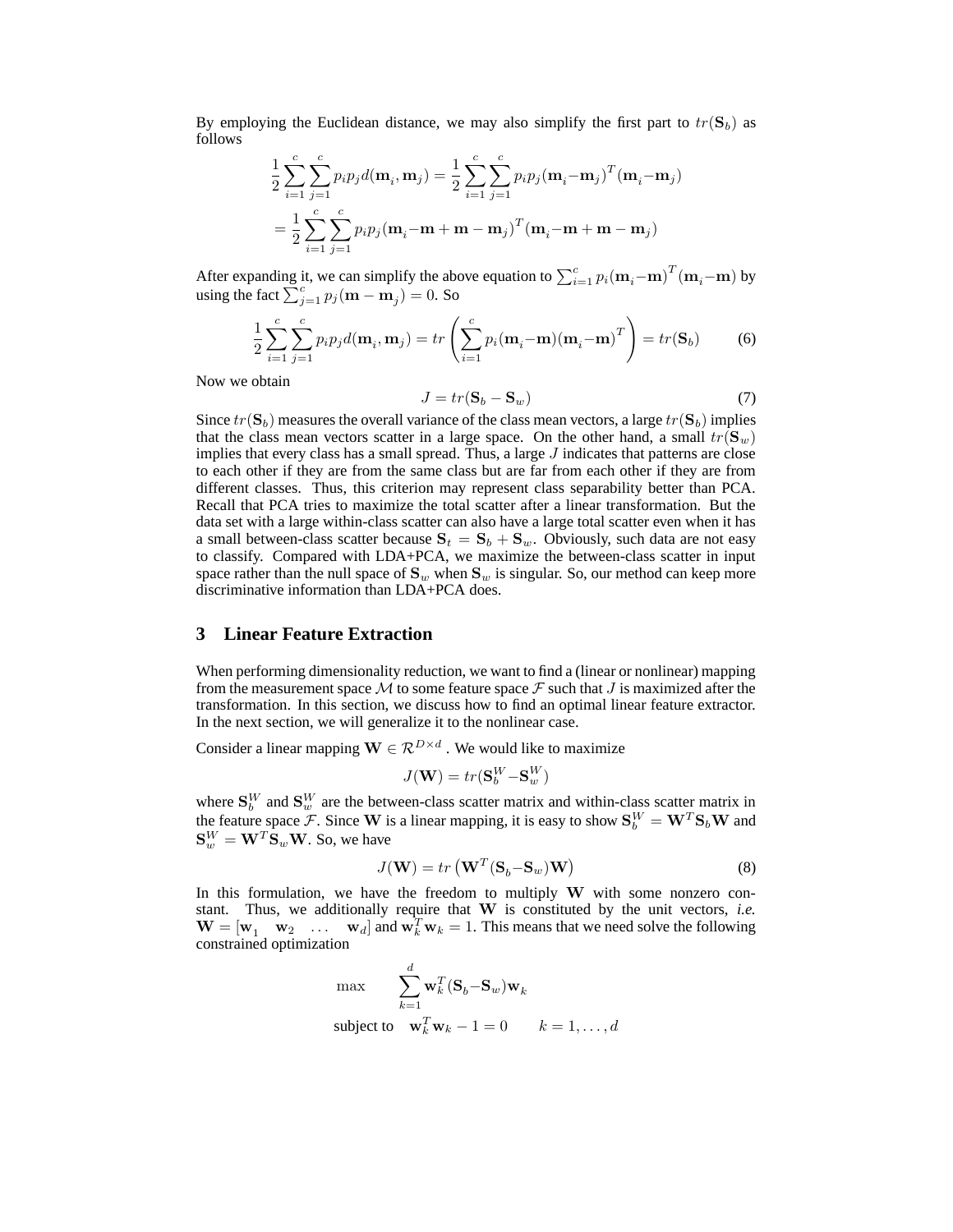Note that, we may also use other constraints in the above. For example, we may require  $tr(W^T S_w W) = 1$  and then maximize  $tr(W^T S_b W)$ . It is easy to show that maximizing MMC with such a constraint in fact results in LDA. The only difference is that it involves a constrained optimization whereas the traditional LDA solves an unconstrained optimization. The motivation for using the constraint  $\mathbf{w}_k^T \mathbf{w}_k = 1$  is that it allows us to avoid calculating the inverse of  $S_w$  and thus the potential small sample size problem.

To solve the above optimization problem, we may introduce a Lagrangian

$$
\mathcal{L}(\mathbf{w}_k, \lambda_k) = \sum_{k=1}^d \mathbf{w}_k^T (\mathbf{S}_b - \mathbf{S}_w) \mathbf{w}_k - \lambda_k (\mathbf{w}_k^T \mathbf{w}_k - 1)
$$
(9)

with multipliers  $\lambda_k$ . The Lagrangian  $\mathcal L$  has to be maximized with respect to  $\lambda_k$  and  $w_k$ . The condition that at the stationary point, the derivatives of  $\mathcal L$  with respect to  $w_k$  must vanish

$$
\frac{\partial \mathcal{L}(\mathbf{w}_k, \lambda_k)}{\partial \mathbf{w}_k} = ((\mathbf{S}_b - \mathbf{S}_w) - \lambda_k \mathbf{I}) \mathbf{w}_k = 0 \qquad k = 1, ..., d
$$
 (10)

leads to

$$
(\mathbf{S}_b - \mathbf{S}_w)\mathbf{w}_k = \lambda_k \mathbf{w}_k \qquad k = 1, \dots, d \tag{11}
$$

which means that the  $\lambda_k$ 's are the eigenvalues of  $S_b-S_w$  and the w<sub>k</sub>'s are the corresponding eigenvectors. Thus

$$
J(\mathbf{W}) = \sum_{k=1}^{d} \mathbf{w}_k^T (\mathbf{S}_b - \mathbf{S}_w) \mathbf{w}_k = \sum_{k=1}^{d} \lambda_k \mathbf{w}_k^T \mathbf{w}_k = \sum_{k=1}^{d} \lambda_k
$$
 (12)

Therefore,  $J(\mathbf{W})$  is maximized when W is composed of the first d largest eigenvectors of  $\mathbf{S}_b - \mathbf{S}_w$ . Here, we need not calculate the inverse of  $\mathbf{S}_w$ , which allows us to avoid the small sample size problem easily. We may also require W to be orthonormal, which may help preserve the shape of the distribution.

# **4 Nonlinear Feature Extraction with Kernel**

In this section, we follow the approach of nonlinear SVMs [10] to kernelize the above linear feature extractor. More precisely, we first reformulate the maximum margin criterion in terms of only dot-product  $\langle \Phi(\mathbf{x}), \Phi(\mathbf{y}) \rangle$  of input patterns. Then we replace the dot-product by some positive definite kernel  $k(x, y)$ , *e.g.* Gaussian kernel  $e^{-\gamma ||x-y||^2}$ .

Consider the maximum margin criterion in the feature space  $\mathcal F$ 

$$
J^{\Phi}(\mathbf{W}) = \sum_{k=1}^d \mathbf{w}_k^T (\mathbf{S}_b^{\Phi} - \mathbf{S}_w^{\Phi}) \mathbf{w}_k
$$

where  $S_b^{\Phi}$  and  $S_w^{\Phi}$  are the between-class scatter matrix and within-class scatter matrix in  $\mathcal{F}, i.e., \ \mathbf{S}_{b}^{\Phi} \ \ = \ \ \sum_{i=1}^{c} p_i (\mathbf{m}_i^{\Phi} - \mathbf{m}^{\Phi}) (\mathbf{m}_i^{\Phi} - \mathbf{m}^{\Phi})^T, \ \mathbf{S}_{w}^{\Phi} \ = \ \ \sum_{i=1}^{c} p_i \mathbf{S}_i^{\Phi}$  and  $\mathbf{S}_i^\Phi = \frac{1}{n_i}\sum_{j=1}^{n_i}(\boldsymbol{\Phi}(\mathbf{x}^{(i)}_j) - \mathbf{m}^\Phi_i)(\boldsymbol{\Phi}(\mathbf{x}^{(i)}_j) - \mathbf{m}^\Phi_i)^T$  with  $\mathbf{m}^\Phi_i = \frac{1}{n_i}\sum_{j=1}^{n_i}\boldsymbol{\Phi}(\mathbf{x}^{(i)}_j), \mathbf{m}^\Phi =$  $\sum_{i=1}^{c} p_i \mathbf{m}_i^{\Phi}$ , and  $\mathbf{x}_j^{(i)}$  is the pattern of class  $\mathcal{C}_i$  that has  $n_i$  samples.

For us, an important fact is that each  $w_k$  lies in the span of  $\Phi(\mathbf{x}_1), \Phi(\mathbf{x}_2), \dots, \Phi(\mathbf{x}_n)$ . Therefore, we can find an expansion for  $w_k$  in the form  $w_k = \sum_{l=1}^n \alpha_l^{(k)} \Phi(\mathbf{x}_l)$ . Using this expansion and the definition of  $\mathbf{m}_i^{\Phi}$ , we have

$$
\mathbf{w}_k^T \mathbf{m}_i^{\Phi} = \sum_{l=1}^n \alpha_l^{(k)} \left( \frac{1}{n_i} \sum_{j=1}^{n_i} \langle \pmb{\Phi}(\mathbf{x}_l), \pmb{\Phi}(\mathbf{x}_j^{(i)}) \rangle \right)
$$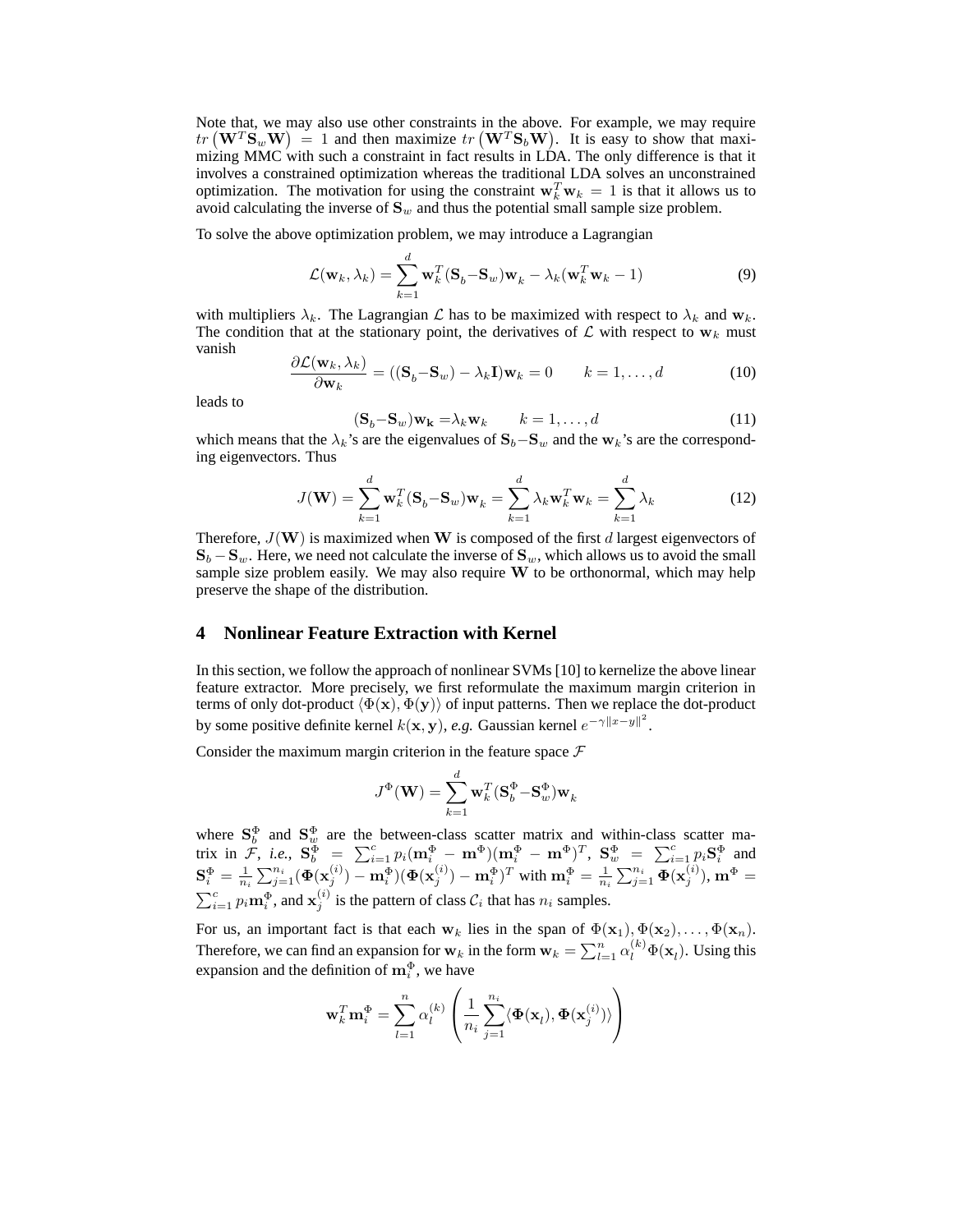Replacing the dot-product by some kernel function  $k(\mathbf{x}, \mathbf{y})$  and defining  $(\tilde{\mathbf{m}}_i)_l = \frac{1}{n_i} \sum_{j=1}^{n_i} k(\mathbf{x}_l, \mathbf{x}_j^{(i)})$ , we get  $\mathbf{w}_k^T \mathbf{m}_i^{\Phi} = \alpha_k^T \tilde{\mathbf{m}}_i$  with  $(\alpha_k)_l = \alpha_l^{(k)}$ . Similarly, we have  $\binom{k}{l}$ . Similarly, we have

$$
\mathbf{w}_k^T \mathbf{m}^{\Phi} = \mathbf{w}_k^T \sum_{i=1}^c p_i \mathbf{m}_i^{\Phi} = \alpha_k^T \sum_{i=1}^c p_i \widetilde{\mathbf{m}}_i = \alpha_k^T \widetilde{\mathbf{m}}
$$

with  $\widetilde{\mathbf{m}} = \sum_{i=1}^{c} p_i \widetilde{\mathbf{m}}_i$ . This means  $\mathbf{w}_k^T (\mathbf{m}_i^{\Phi} - \mathbf{m}^{\Phi}) = \boldsymbol{\alpha}_k^T (\widetilde{\mathbf{m}}_i - \widetilde{\mathbf{m}})$ . and

$$
\sum_{k=1}^{d} \mathbf{w}_{k}^{T} \mathbf{S}_{b}^{\Phi} \mathbf{w}_{k} = \sum_{k=1}^{d} \sum_{i=1}^{c} p_{i} (\mathbf{w}_{k}^{T} (\mathbf{m}_{i}^{\Phi} - \mathbf{m}^{\Phi})) (\mathbf{w}_{k}^{T} (\mathbf{m}_{i}^{\Phi} - \mathbf{m}^{\Phi}))^{T}
$$

$$
= \sum_{k=1}^{d} \sum_{i=1}^{c} p_{i}^{T} \alpha_{k}^{T} (\widetilde{\mathbf{m}}_{i} - \widetilde{\mathbf{m}}) (\widetilde{\mathbf{m}}_{i} - \widetilde{\mathbf{m}})^{T} \alpha_{k} = \sum_{k=1}^{d} \alpha_{k}^{T} \widetilde{\mathbf{S}}_{b} \alpha_{k}
$$

where  $\widetilde{\mathbf{S}}_b = \sum_{i=1}^c p_i (\widetilde{\mathbf{m}}_i - \widetilde{\mathbf{m}}) (\widetilde{\mathbf{m}}_i - \widetilde{\mathbf{m}})^T$ .

Similarly, one can simplify  $\mathbf{W}^T \mathbf{S}_w^{\Phi} \mathbf{W}$ . First, we have  $\mathbf{w}_k^T (\Phi(\mathbf{x}_j^{(i)}) - \mathbf{m}_i^{\Phi}) = \boldsymbol{\alpha}_k^T (\mathbf{k}_j^{(i)} \widetilde{\mathbf{m}}_i$ ) with  $(\mathbf{k}_j^{(i)})_l = k(\mathbf{x}_l, \mathbf{x}_j^{(i)})$ . Considering  $\mathbf{w}_k^T \mathbf{S}_i^{\Phi} \mathbf{w}_k = \frac{1}{n_i} \sum_{j=1}^{n_i} (\mathbf{w}_k^T (\Phi(\mathbf{x}_j^{(i)}) - \mathbf{w}_k^T \mathbf{S}_i^{\Phi} \mathbf{w}_k))$  $(\mathbf{m}^\Phi_i))(\mathbf{w}^T_k(\Phi(\mathbf{x}^{(i)}_j)-\mathbf{m}^\Phi_i))^T,$  we have

$$
\mathbf{w}_k^T \mathbf{S}_i^{\Phi} \mathbf{w}_k = \frac{1}{n_i} \sum_{j=1}^{n_i} \alpha_k^T (\mathbf{k}_j^{(i)} - \widetilde{\mathbf{m}}_i) (\mathbf{k}_j^{(i)} - \widetilde{\mathbf{m}}_i)^T \alpha_k \n= \frac{1}{n_i} \sum_{j=1}^{n_i} \alpha_k^T \widetilde{\mathbf{S}}_i (\mathbf{e}_j - \frac{1}{n_i} \mathbf{1}_{n_i}) (\mathbf{e}_j - \frac{1}{n_i} \mathbf{1}_{n_i})^T \widetilde{\mathbf{S}}_i^T \alpha_k \n= \frac{1}{n_i} \sum_{j=1}^{n_i} \alpha_k^T \widetilde{\mathbf{S}}_i (\mathbf{e}_j \mathbf{e}_j^T - \frac{1}{n_i} \mathbf{e}_j \mathbf{1}_{n_i}^T - \frac{1}{n_i} \mathbf{1}_{n_i} \mathbf{e}_j^T + \frac{1}{n_i^2} \mathbf{1}_{n_i} \mathbf{1}_{n_i}^T) \widetilde{\mathbf{S}}_i^T \alpha_k \n= \frac{1}{n_i} \alpha_k^T \widetilde{\mathbf{S}}_i (\mathbf{I}_{n_i \times n_i} - \frac{1}{n_i} \mathbf{1}_{n_i} \mathbf{1}_{n_i}^T) \widetilde{\mathbf{S}}_i^T \alpha_k
$$

where  $(\widetilde{S}_i)_{lj} = k(\mathbf{x}_l, \mathbf{x}_j^{(i)})$ ,  $I_{n_i \times n_i}$  is the  $n_i \times n_i$  identity matrix,  $\mathbf{1}_{n_i}$  is the  $n_i$ -dimensional vector of 1's, and  $e_j$  is the canonical basis vector of  $n_i$  dimensions. Thus, we obtain

$$
\sum_{k=1}^d \mathbf{w}_k^T \mathbf{S}_w^{\Phi} \mathbf{w}_k = \sum_{k=1}^d \sum_{i=1}^c p_i \frac{1}{n_i} \alpha_k^T \widetilde{\mathbf{S}}_i (\mathbf{I}_{n_i} - \frac{1}{n_i} \mathbf{1}_{n_i} \mathbf{1}_{n_i}^T) \widetilde{\mathbf{S}}_i^T \alpha_k
$$
  
= 
$$
\sum_{k=1}^d \alpha_k^T \left( \sum_{i=1}^c p_i \frac{1}{n_i} \widetilde{\mathbf{S}}_i (\mathbf{I}_{n_i} - \frac{1}{n_i} \mathbf{1}_{n_i} \mathbf{1}_{n_i}^T) \widetilde{\mathbf{S}}_i^T \right) \alpha_k = \sum_{k=1}^d \alpha_k^T \widetilde{\mathbf{S}}_w \alpha_k
$$

where  $\widetilde{\mathbf{S}}_w = \sum_{i=1}^c p_i \frac{1}{n_i} \widetilde{\mathbf{S}}_i (\mathbf{I}_{n_i} - \frac{1}{n_i} \mathbf{1}_{n_i} \mathbf{1}_{n_i}^T) \widetilde{\mathbf{S}}_i^T$  $\frac{1}{i}$ . So the maximum criterion in the feature space  $\mathcal F$  is

$$
J(\mathbf{W}) = \sum_{k=1}^{d} \alpha_k^T (\widetilde{\mathbf{S}}_b - \widetilde{\mathbf{S}}_w) \alpha_k
$$
 (13)

Similar to the observations in Section 3, the above criterion is maximized by the largest eigenvectors of  $\widetilde{\mathbf{S}}_b - \widetilde{\mathbf{S}}_w$ .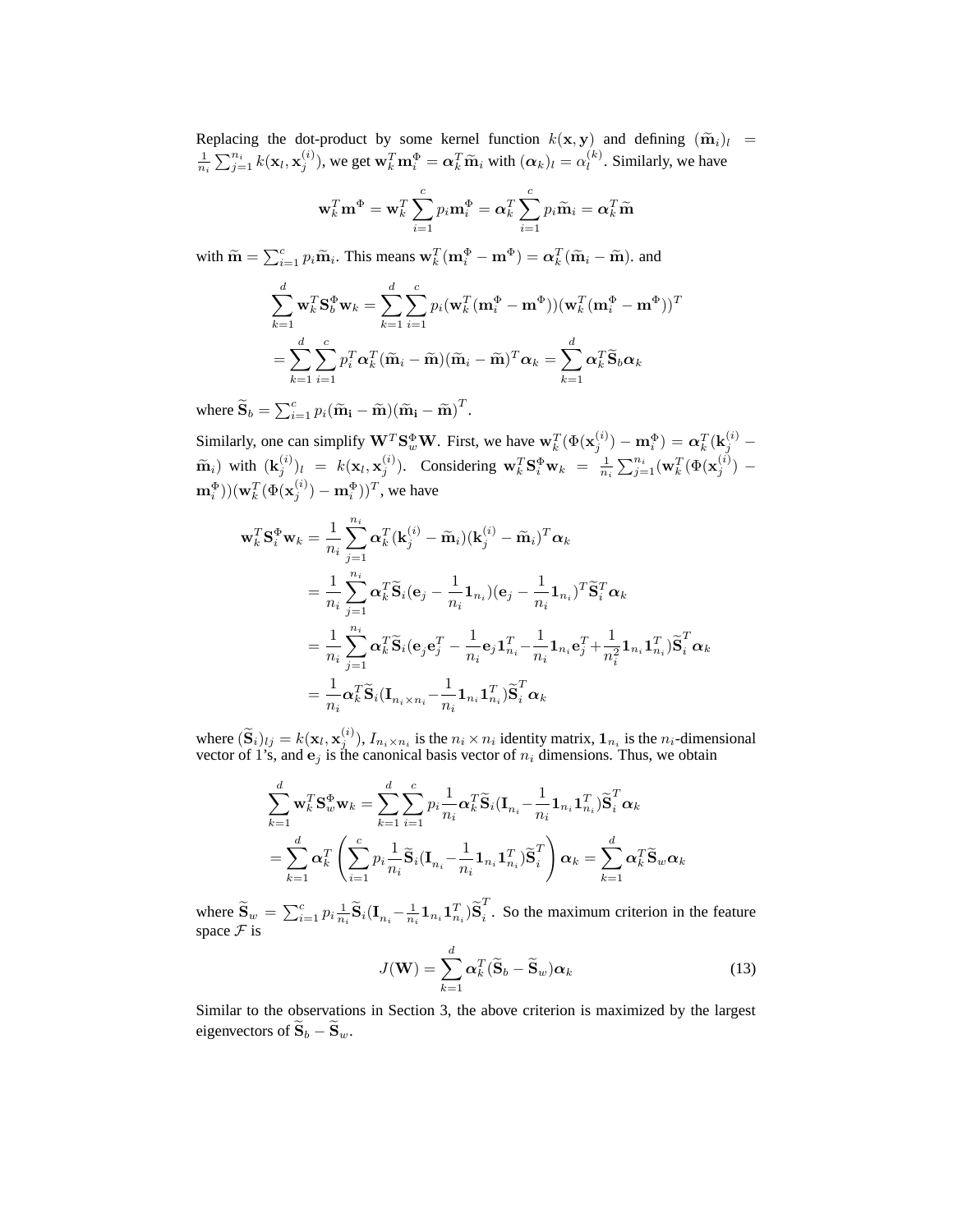

Figure 1: Experimental results obtained using a linear SVM on the original data (RAW), and the data extracted by LDA+PCA, the linear feature extractor based on MMC (MMC) and the nonlinear feature extractor based on MMC (KMMC), which employs the Gaussian kernel with  $\gamma = 0.03125$ .

# **5 Experiments**

To evaluate the performance of our new methods (both linear and nonlinear feature extractors), we ran both LDA+PCA and our methods on the ORL face dataset [11]. The ORL dataset consists of 10 face images from 40 subjects for a total of 400 images, with some variation in pose, facial expression and details. The resolution of the images is  $112 \times 92$ , with 256 gray-levels. First, we resized the images to  $28 \times 23$  to save the experimental time. Then, we reduced the dimensionality of each image set to  $c - 1$ , where c is the number of classes. At last we trained and tested a linear SVM on the dimensionality-reduced data. As a control, we also trained and tested a linear SVM on the original data before its dimensionality was reduced.

In order to demonstrate the effectiveness and the efficiency of our methods, we conducted a series of experiments and compared our results with those obtained using LDA+PCA. The error rates are shown in Fig.1(a). When trained with 3 samples and tested with 7 other samples for each class, our method is generally better than LDA+PCA. In fact, our method is usually better than LDA+PCA on other numbers of training samples. To save space, we do not show all the results here. Note that our methods can even achieve lower error rates than a linear SVM on the original data (without dimensionality reduction). However, LDA+PCA does not demonstrate such a clear superiority over RAW. Fig. 1(a) also shows that the kernelized (nonlinear) feature extractor based on MMC is significantly better than the linear one, in particular when the number of classes  $c$  is large.

Besides accuracy, our methods are also much more efficient than LDA+PCA in the sense of the training time required. Fig. 1(b) shows that our linear feature extractor is about 4 times faster than LDA+PCA. The same speedup was observed on other numbers of training samples. Note that our nonlinear feature extractor is also faster than LDA+PCA in this case although it is very time-consuming to calculate the kernel matrix in general. An explanation of the speedup is that the kernel matrix size equals the number of samples, which is pretty small in this case.

Furthermore, our method performs much better than LDA+PCA when  $n - c$  is close to the dimensionality D. Because the amount of training data was limited, we resized the images to 168 dimensions to create such a situation. The experimental results are shown in Fig. 2. In this situation, the performance of LDA+PCA drops significantly because the null space of  $S_w$  has a small dimensionality. When LDA+PCA tries to maximize the between-class scatter in this small null space, it loses a lot of information. On the other hand, our method tries to maximize the between-class scatter in the original input space. From Fig. 2, we can